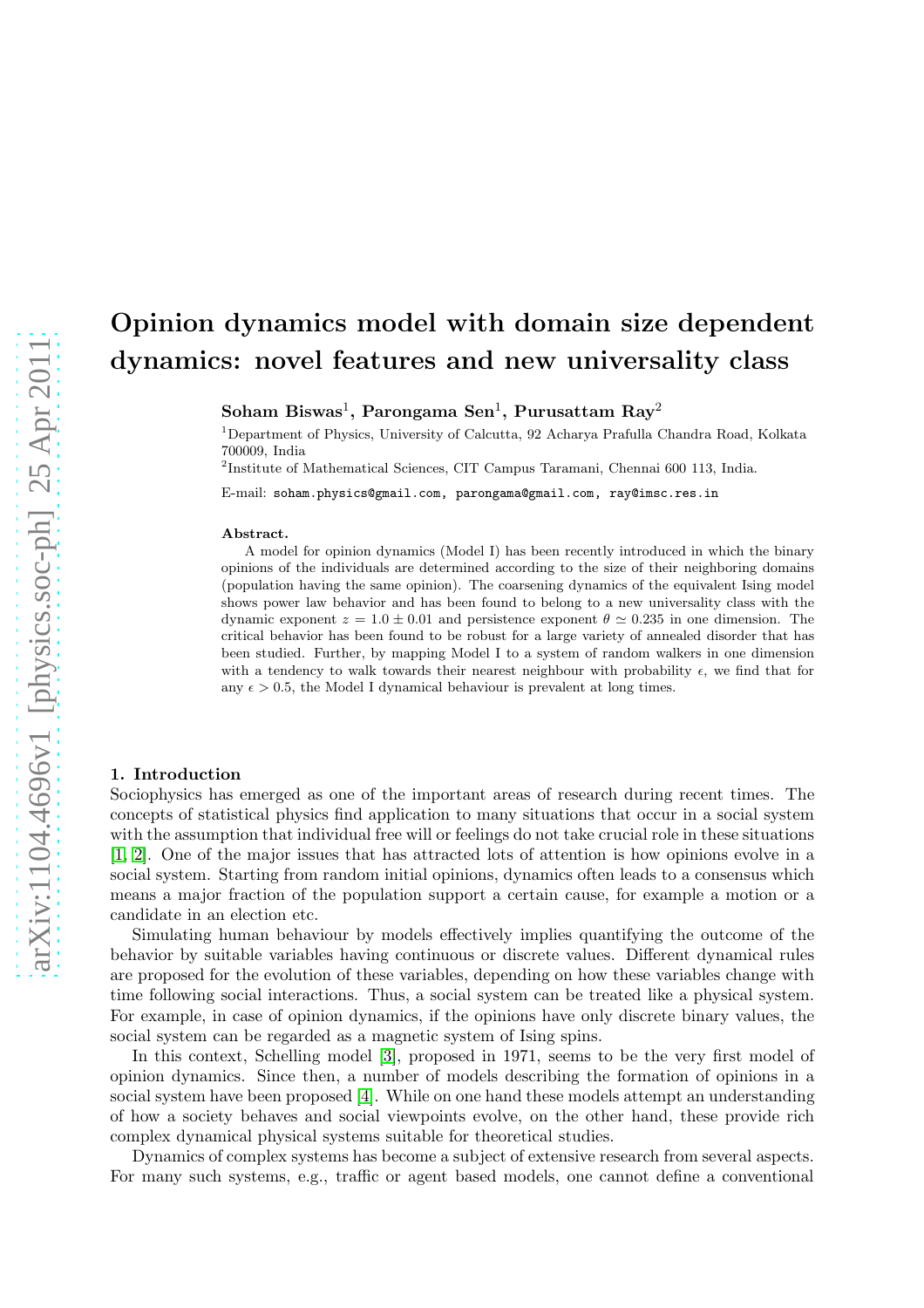Hamiltonian or energy function. The only method by which one can study the steady state behaviour of such systems is by looking at the long time dynamics. Nonequilibrium dynamics involves the evolution of a system from a completely random initial configuration and associated with this evolution are several phenomena of interest like domain growth or persistence that have been studied, for example, in spin systems. Since in many sociophysics model, one can have variables analogous to spin variables, these phenomena can be readily studied here. An important objective is to identify dynamical universality classes by estimating the relevant dynamical exponents.

Another point of interest in studying dynamics is that many systems may have identical equilibrium behaviour but behave differently as far as dynamics is concerned. For example, Ising spin dynamics with or without conservation belong to different dynamic universality class although their equilibrium behaviour is identical.

Apart from the dynamical behaviour, different kinds of phase transitions have also been observed in these models by introducing suitable parameters. One such phase transition can be from a homogeneous society where everyone has the same opinion to a heterogeneous one with mixed opinions [\[5\]](#page-11-4).

Change in the opinion of an individual takes place in different ways in different models. For example in the Voter model [\[6\]](#page-11-5), an individual simply follows the opinion of a randomly chosen neighbour while in the Sznajd model [\[7\]](#page-11-6), the opinion of one or more individuals are changed following more complicated rules.

In this article, we review the dynamical studies in a recently introduced model [\[8\]](#page-11-7) (to be referred to as Model I henceforth) and its variants in which a new rule of updating (discussed in detail in section 2) is introduced. In one dimension, Model I can be visualized as an Ising spin chain (the binary opinions are represented by Ising spins) with a Glauber-like dynamics, where a spin only at the domain boundary can flip. In this new model, the state of the spin is determined by the state of the neighboring domain larger in size (detailed description is given in the next section). Model I shows strikingly different dynamical behavior compared to known models of opinion dynamics or spin dynamics. Several observables show power law decay and the exponents strongly suggest a new universality class.

The introduction of disorder in various forms have also been considered which shows that the Model I dynamical behaviour is not affected by annealed disorder. We also report (in section 3) new results when a mapping of this model is made to an equivalent reaction diffusion model where the walkers move towards their nearest neighbour with probability  $\epsilon$ . Once again Model I dynamical behaviour is seen to exist at long times for any  $\epsilon > 0.5$  (which means a bias towards the nearest neighbour) showing the extreme robustness of the model.

## 2. Description of the Model I

In a model of opinion dynamics, the key feature is the interaction of the individuals. Usually, in all the models, it is assumed that an individual is influenced by its nearest neighbours. Model I is a one dimensional model of binary opinion in which the dynamics is dependent on the size of the neighbouring domains as well. Here an individual changes his/her opinion in two situations: first when the two neighbouring domains have opposite polarity, and in this case the individual simply follows the opinion of the neighbouring domain with the larger size. This case may arise only when the individual is at the boundary of the two domains. An individual also changes his/her opinion when both the neighbouring domains have an opinion which opposes his/her original opinion, i.e., the individual is sandwiched between two domains of same polarity. It may be noted that for the second case, the size of the neighbouring domains is irrelevant. When the two neighbouring domains are of the same size but have opposite polarity, the individual will change his/her orientation with fifty percent probability.

The binary opinions can be represented by a system of Ising spins where the up and down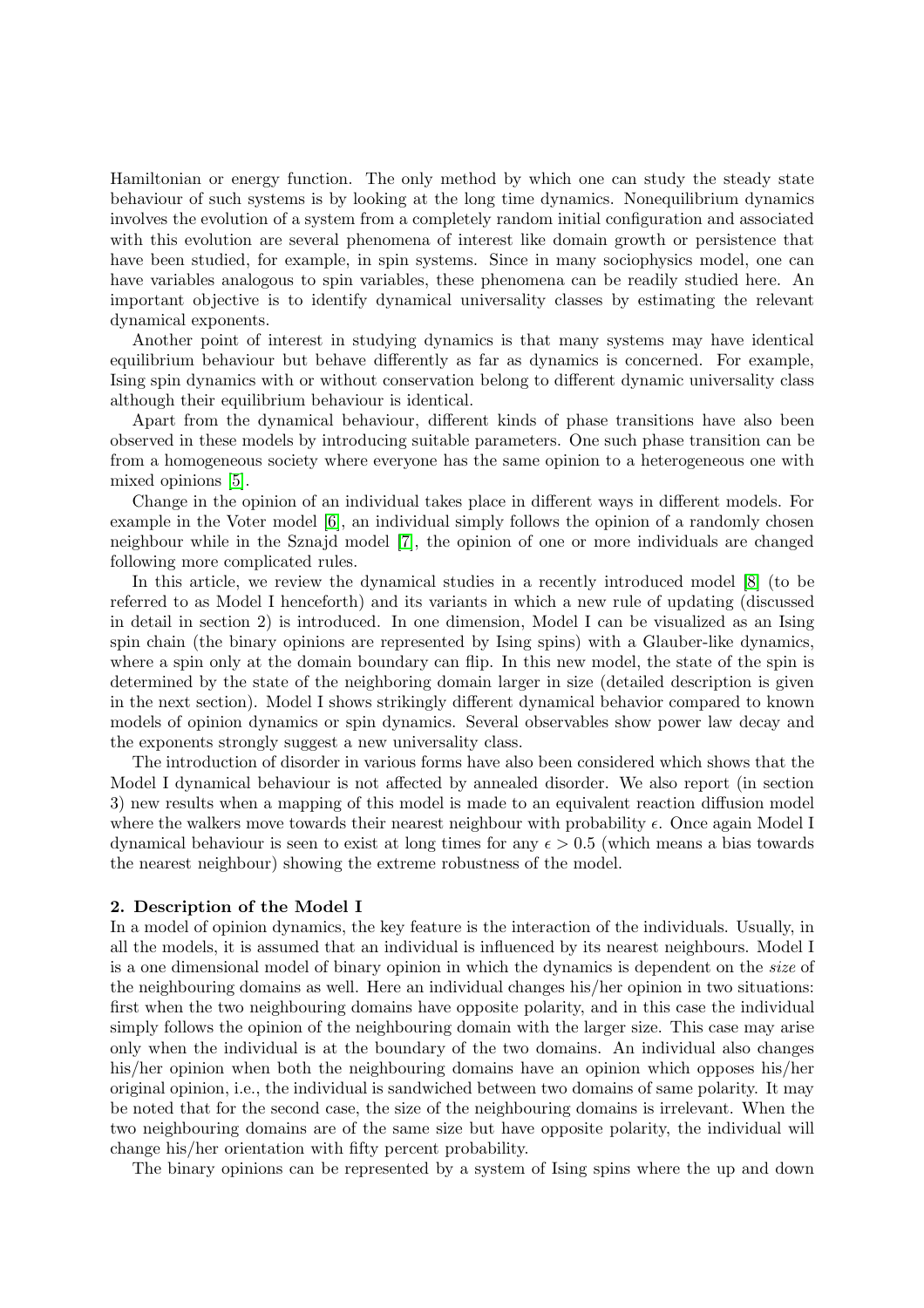states correspond to the two possible opinions. The two rules followed in the dynamical evolution in the equivalent spin model are shown schematically in Fig. [1](#page-2-0) as case I and II. In the first case the spins at the boundary between two domains will choose the state of the left side domain (as it is larger in size). For the second case the down spin flanked by two neighbouring up spins will flip.



<span id="page-2-0"></span>Figure 1. Dynamical rules for Model I: in both cases the encircled spins may change state; in case I, the boundary spins will follow the opinion of the left domain of up spins which will grow. For case II, the down spin between the two up spins will flip irrespective of the size of the neigbouring domains.

The main idea in Model I is that the size of a domain represents a quantity analogous to 'social pressure' which is expected to be proportional to the number of people supporting a cause. An individual, sitting at the domain boundary, is most exposed to the competition between opposing pressures and gives in to the larger one. This is what happens in case I shown in Fig[.1.](#page-2-0) The interaction in case II on the other hand implies that it is difficult to stick to one's opinion if the entire (immediate) neighbourhood opposes it.

Defining the dynamics in this way, one immediately notices that case II corresponds to what would happen for spins in a nearest neighbour Ferromagnetic Ising Model (FIM) in which the dynamics at zero temperature is simply an energy minimization scheme. However, the boundary spin in the FIM behaves differently in case I; it may or may not flip as the energy remains same. In the present model, the dynamics is deterministic even for the boundary spins (barring the rare instance when the two neighbourhoods have the same size in which case the spin flips with fifty percent probability).

In this model, the important condition of changing one's opinion is the size of the neighbouring domains which is not fixed either in time or space. This is the unique feature of this model. In the most familiar models of opinion dynamics like the Sznajd model [\[7\]](#page-11-6) or the voter model [\[6\]](#page-11-5), one takes the effect of nearest neighbours within a given radius and even in the case of models defined on networks [\[9\]](#page-11-8), the influencing neighbours may be nonlocal but always fixed in identity.

In the equivalent spin model, if  $L_{+}$  is the number of up spins and  $L_{-}$  is the number down spins, the order parameter is defined as  $m = |L_{+} - L_{-}|/L$ . This is identical to the (absolute value of) magnetization. Starting from a random initial configuration, the dynamics in Model I showed that it leads to a final state with  $m = 1$ , i.e. a homogeneous state where all spins have the same value (either  $+1$  or  $-1$ ). It is not difficult to understand this result; in absence of any fluctuation, the dominating neighbourhood (domain) simply grows in size ultimately spanning the entire system.

In the spin picture, the dynamics can be described in terms of the movement of the domain walls and as the dynamics progresses, number of domain walls goes on decreasing. Monte Carlo simulations showed that the domain dynamics and the dynamics of the order parameter obey conventional power law variations: the fraction of domain walls  $D(t) \propto t^{-1/z}$  with  $z = 1.00 \pm 0.01$ and order parameter  $m(t) \propto t^{1/2z}$  (Fig. [2\)](#page-3-0).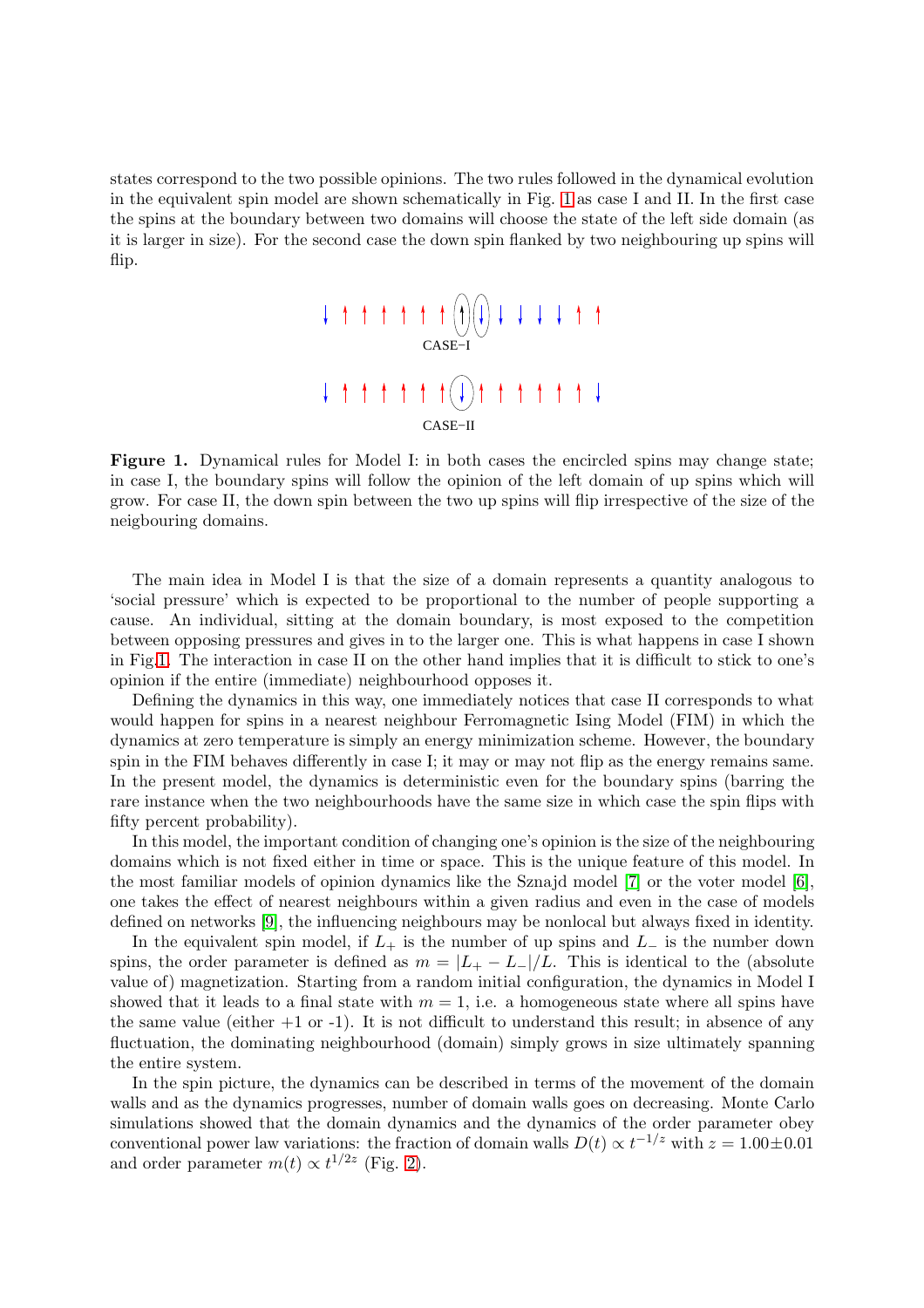

<span id="page-3-0"></span>Figure 2. Variation of the order parameter  $m$  with time for two different system sizes along with a straight line (slope 0.51) shown in a log-log plot. Inset shows the decay of fraction of domain wall D with time.

The persistence measure (i.e., probability that a spin has not flipped till time  $t$ ) [\[10\]](#page-11-9) showed the familiar power law behaviour:  $P(t) \propto t^{-\theta}$ , where  $\theta$  is the persistence exponent. For finite system of size L,  $P(t, L)$  is known to behave as [\[11,](#page-11-10) [12\]](#page-11-11)

$$
P(t, L) \propto t^{-\theta} f(L/t^{1/z}),\tag{1}
$$

and at large times, the persistence probability saturates at a value  $\propto L^{-\alpha}$ . Therefore, for  $x << 1$ ,  $f(x) \propto x^{-\alpha}$  with  $\alpha = z\theta$ . For large x,  $f(x)$  is a constant. Estimate for both z and  $\theta$  using the above scaling form showed that  $\theta = 0.235 \pm 0.003$ , and a z value  $1.04 \pm 0.01$  (Fig. [3\)](#page-3-1).

Model I therefore showed a novel dynamical behaviour with values of z and  $\theta$  quite different from those of the one dimensional Ising model [\[13\]](#page-11-12) and other opinion/voter dynamics models [\[14,](#page-11-13) [15,](#page-11-14) [16\]](#page-11-15). Specifically in the Ising model,  $z = 2$  and  $\theta = 0.375$  and for the Sznajd model the persistence exponent is equal to that of the Ising model.



<span id="page-3-1"></span>**Figure 3.** The collapse of scaled persistence probability versus scaled time using  $\theta = 0.235$  and  $z = 1.04$  is shown for different system sizes. Inset shows the unscaled data.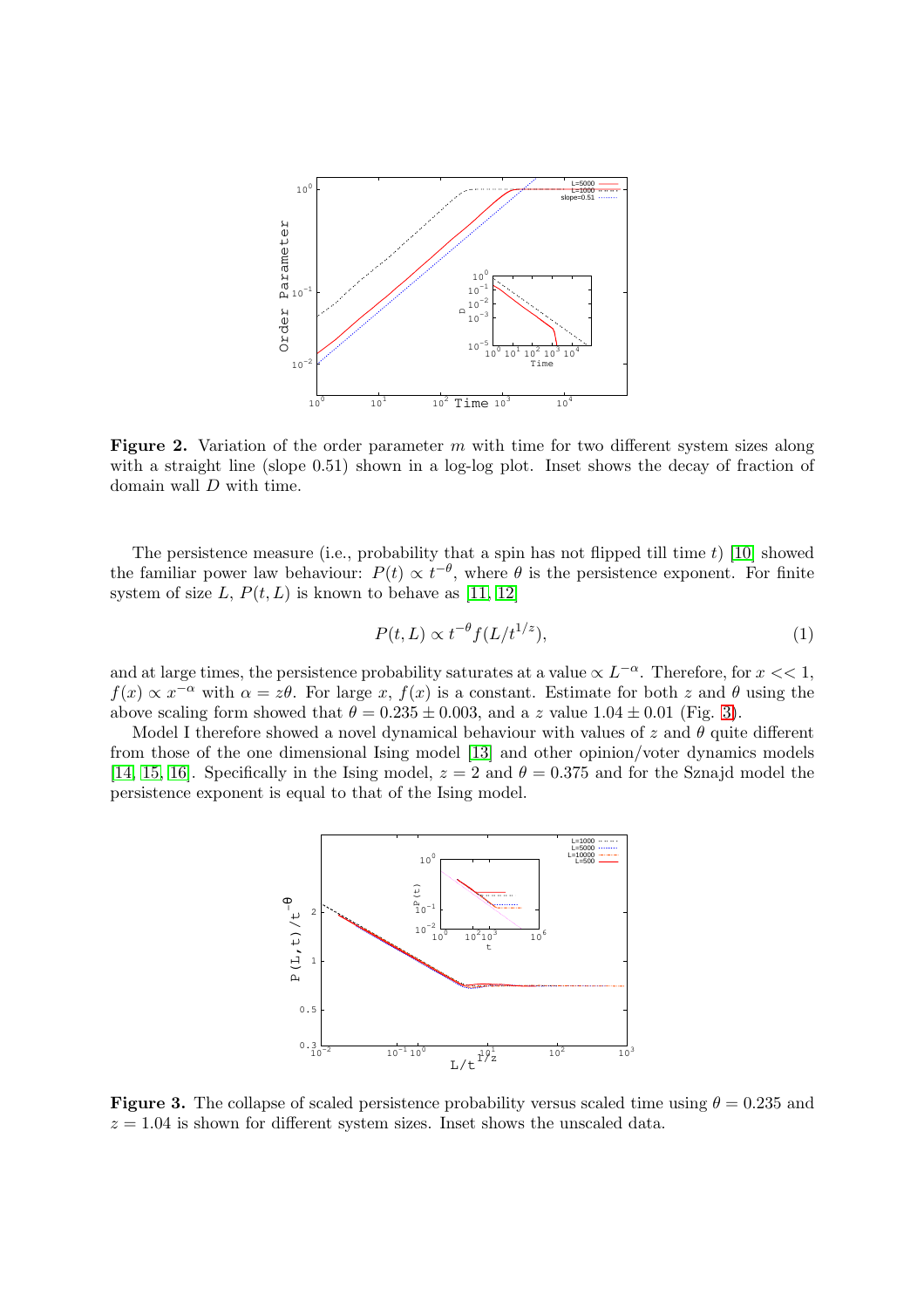### 2.1. Model I with a cutoff

As a variation of the Model I, one can introduce a cutoff [\[17\]](#page-11-16) denoted by a parameter p, such that the maximum size of the neighbouring domains an individual can sense is given by  $R = pL/2$ in a one dimensional system of L agents with periodic boundary condition.  $p = 1$  corresponds to the original Model I. A finite cutoff (i.e.,  $p < 1$ ) puts a restriction on the domain sizes which may correspond to geographical, political, cultural boundaries etc. The case with uniform cutoff signifies that all the individuals have same kind of restriction. The case with random cutoffs, which is perhaps closer to reality, has also been studied briefly. Once again one can represent the system by Ising spins.

Whenever R is kept finite, that is, R does not scale with system sizes (implying  $p \to 0$  in the thermodynamic limit), the dynamics leads to the equilibrium configuration of all spins up/down and the dynamic exponents also turn out to be identical to those corresponding to the nearest neighbour Ising values (i.e.,  $\theta = 0.375$  and  $z = 2$ ).

The results with a nonzero  $p$  showed that there is a crossover phenomena in dynamics. For an initial time  $t_1 = pL/2$ , the dynamics remains Model I-like as the cutoff does not affect the dynamics till this time. Beyond this time, the dynamics becomes diffusive. Such a crossover is, however, not apparent from the log-log plots of the relevant dynamical quantities (Fig. [4](#page-4-0) ). This is because the crossover occurs between two different types of phenomena. The first one is pure coarsening in which domain walls prefer to move towards their nearest neighbours as in Model I and one gets the expected power-law behaviour. There is a correlation length which is growing; as long as this length is smaller than  $R$  one will observe ballistic growth (as in Model I). When the correlation length is larger than  $R$  one observes domain diffusion. The diffusive behavior is not evident in the coarsening process because ballistic dynamics "leaves" the system into a non-typical configuration which is evidently far from those on diffusion paths. At  $t_1$ , some special configurations are generated in which only a few domain walls remain, the density of domain walls going to zero in the thermodynamic limit. Therefore beyond  $t_1$ , the second phenomenon involves pure diffusion of these domain walls which remain non-interacting up to large times. Only when the distance between two domain walls become  $\leq R$  the Model I like dynamics prevails again before the two are annihilated. This takes place over a much shorter time scale such that the physical quantities attain saturation values ( $m = 1$  and  $D = 0$ ) very fast in the last part of the dynamics (Fig. [4](#page-4-0) ).



<span id="page-4-0"></span>Figure 4. Variation of the (a) order parameter and the (b) fraction of domain walls with time for different finite cutoff  $p = 0.1, 0.2, 0.4$   $(L = 3000)$ .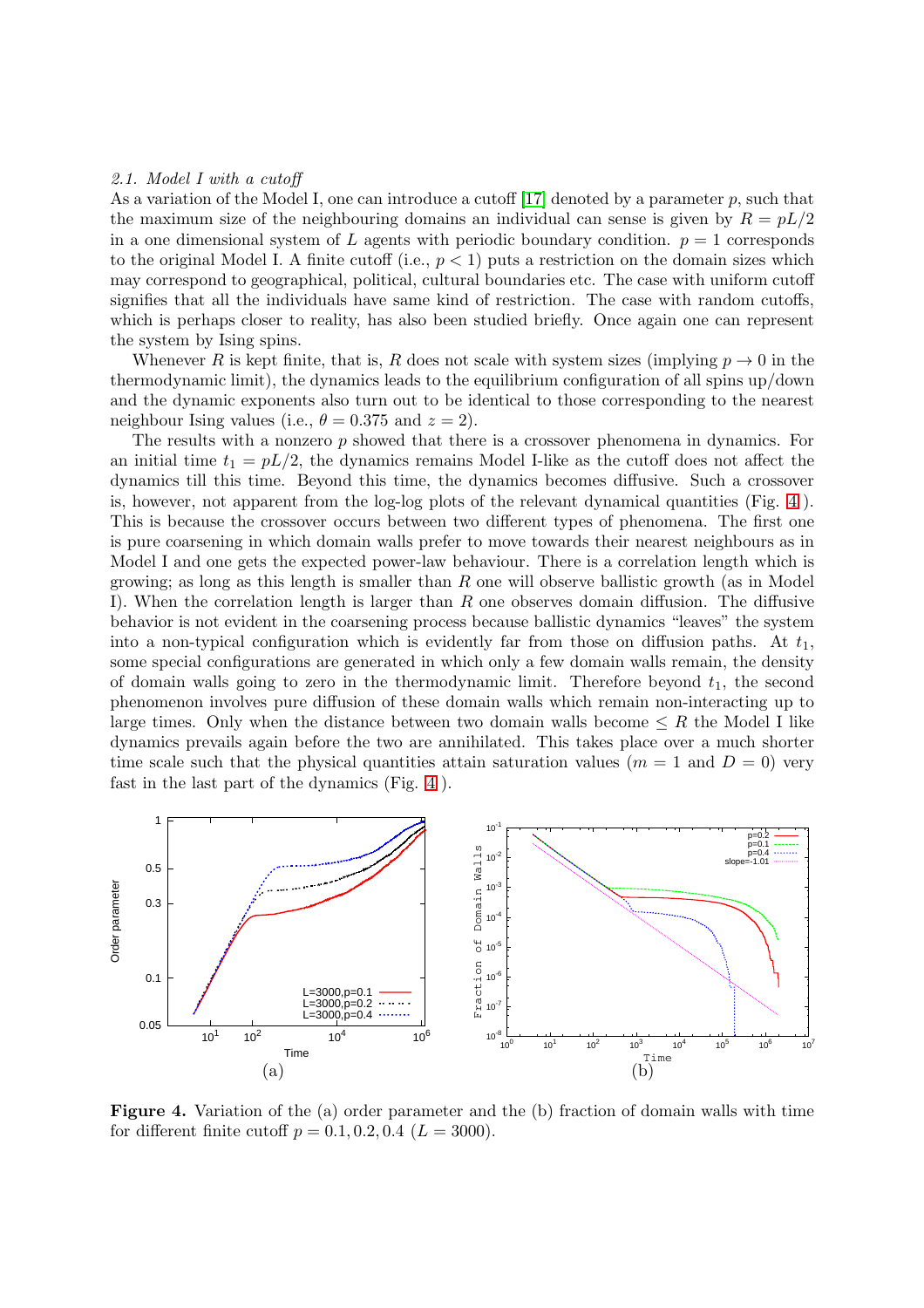The only dynamic exponent in the diffusive regime is the diffusion exponent  $z = 2$ , which is distinct from the growth exponent  $z = 1$ . So the two dynamic exponents not only differ in magnitude, but they are also connected to distinct phenomena. Using both numerical data and some analytical arguments, it could be shown that the behaviour at  $t > t_1$  is indeed diffusive. The saturation time to reach equilibrium was found to be

$$
t_{sat} = apL + b(1-p)^3 L^2,
$$
\n(2)

which also showed that for  $L \to \infty$ ,  $z = 2$ .

The persistence behaviour, however, does not show any power law behaviour corresponding to the diffusive behaviour, i.e., it does not decay like  $t^{-0.375}$  as in a usual reaction diffusion system. This is because of the special configurations in which the system is left at time  $t_1$ . However, the long time behaviour showed that the persistence probability saturates in time and decays with the system size as  $L^{-\alpha}$  with  $\alpha = 0.235$ , which is the Model I value. In fact one can obtain a collapse for the persistence data using  $\alpha = 0.235$  in both the regions  $t < t_1$  (with  $z = 1$ ) and  $t > t_1$  (with  $z = 2$ ) for any  $p \neq 0$ . Thus the crossover phenomenon occurs with a novel characteristic behaviour.

### 2.2. Effect of disorder

The Model I described so far has no disorder, which can be introduced in several possible ways. We discuss three cases in the following.

2.2.1. Effect of rigidity parameter: Since every individual is not expected to succumb to social pressure, Model I can be modified by introducing a parameter  $\rho$  called rigidity coefficient which denotes the probability that people are completely rigid and never change their opinions [\[8\]](#page-11-7). This means there are  $\rho N$  rigid individuals (chosen randomly at time  $t = 0$ ), who retain their initial state throughout the time evolution. Thus the disorder is quenched in nature. Such rigid individuals had been considered earlier in [\[18\]](#page-11-17).

The limit  $\rho = 1$  corresponds to the unrealistic noninteracting case when no time evolution takes place;  $\rho = 1$  is in fact a trivial fixed point. For other values of  $\rho$ , the system evolves to a equilibrium state.

The time evolution changes drastically in nature (compared to Model I) with the introduction of  $\rho$ . All the dynamical variables like order parameter, fraction of domain wall and persistence attain a saturation value at a rate which increases with  $\rho$ . Power law variation with time can only be observed for  $\rho < 0.01$  with the exponent values same as those for  $\rho = 0$ . The saturation or equilibrium values on the other hand show the following behaviour:

$$
m_s \propto N^{-\alpha_1} \rho^{-\beta_1}
$$
  
\n
$$
D_s \propto \rho^{-\beta_2}
$$
  
\n
$$
P_s = a + b\rho^{-\beta_3}
$$
\n(3)

where in the last equation a is a constant  $\simeq 0.06$  independent of  $\rho$ . The values of the exponents are  $\alpha_1 = 0.500 \pm 0.002$ ,  $\beta_1 = 0.513 \pm 0.010$ ,  $\beta_2 = 0.96 \pm 0.01$  and  $\beta_3 = 0.430 \pm 0.01$ .

It can be naively assumed that the  $N\rho$  rigid individuals will dominantly appear at the domain boundaries such that in the first order approximation (for a fixed population),  $D \propto 1/\rho$ . This would give  $m \propto 1/\sqrt{\rho}$  indicating  $\beta_1 = 0.5$  and  $\beta_2 = 1$ . The numerically obtained values are in fact quite close to these estimates.

The results obtained above can be explained in the following way: with  $\rho \neq 0$ , the domains cannot grow freely and domains with both kinds of opinions survive making the equilibrium  $m<sub>s</sub>$  less than unity. Thus the society becomes heterogeneous for any  $\rho > 0$  when people do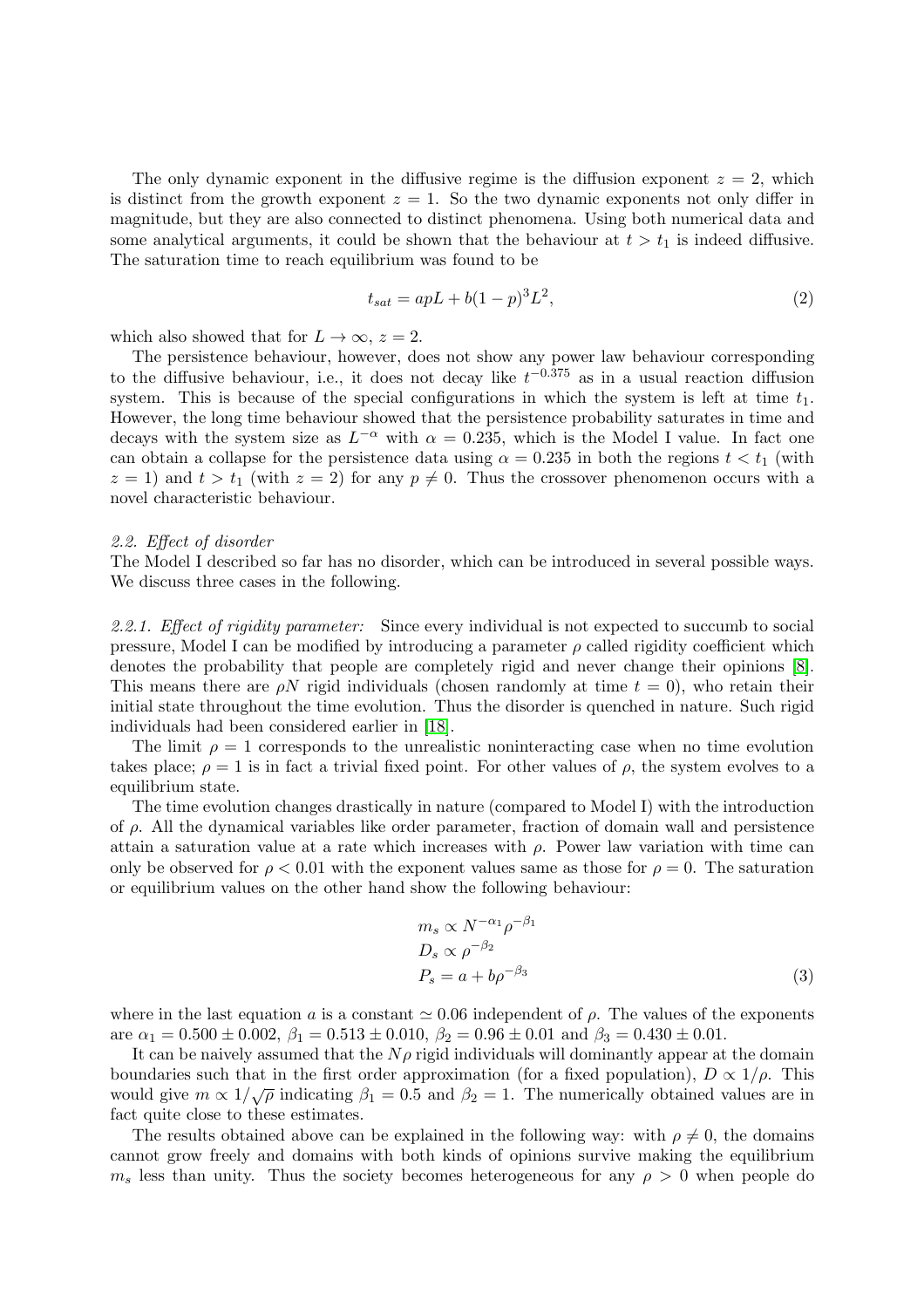not follow the same opinion any longer. The variation of  $m_s$  with N shows that  $m_s \to 0$  in the thermodynamic limit for  $\rho > 0$ . Thus not only does the society become heterogeneous at the onset of  $\rho$ , it goes to a completely disordered state analogous to the paramagnetic state in magnetic systems. Thus one may conclude that a phase transition from a ordered state with  $m = 1$  to a disordered state  $(m = 0)$  takes place for  $\rho = 0^+$ .

Since the role of  $\rho$  is similar to domain wall pinning, one can introduce a depinning probability factor  $\mu$  which in this system represents the probability for rigid individuals to become non-rigid during each Monte Carlo step.  $\mu$  relaxes the rigidity criterion in an annealed manner in the sense that the identity of the individuals who become non-rigid is not fixed (in time). If  $\mu = 1$ , one gets back Model I whatever be the value of  $\rho$ , and therefore  $\mu = 1$  signifies a line of (Model I) fixed points, where the dynamics leads the system to a homogeneous state.



<span id="page-6-0"></span>**Figure 5.** The flow lines in the  $\rho - \mu$  plane: Any non-zero value of  $\rho$  with  $\mu = 0$  drives the system to the disordered fixed point  $\rho = 1$ . Any nonzero value of  $\mu$  drives it to the ordered state  $(\mu = 1, \text{ which is a line of fixed points})$  for all values of  $\rho$ .

With the introduction of  $\mu$ , one has effectively a lesser fraction  $\rho'$  of rigid people in the society, where

$$
\rho' = \rho(1 - \mu). \tag{4}
$$

The difference from the previous model with quenched rigidity is, of course, that this effective fraction of rigid individuals is not fixed in identity (over time). Thus when  $\rho \neq 0, \mu \neq 0$ , we have a system in which there are both quenched and annealed disorder. It is observed that for any nonzero value of  $\mu$ , the system once again evolves to a homogeneous state  $(m = 1)$  for all values of  $\rho$ . Moreover, the dynamic behaviour is also same as Model I with the exponent z and  $\theta$  having identical values. This shows that the nature of randomness is crucial as one cannot simply replace a system with parameters  $\{\rho \neq 0, \mu \neq 0\}$  by one with only quenched randomness  $\{\rho' \neq 0, \mu' = 0\}$  as in the latter case one would end up with a heterogeneous society. We therefore conclude that the annealed disorder wins over the quenched disorder;  $\mu$  effectively drives the system to the  $\mu = 1$  fixed point for any value of  $\rho$ . This is shown schematically in a flow diagram (Fig. [5\)](#page-6-0). It is worth remarking that it looks very similar to the flow diagram of the one dimensional Ising model with nearest neighbour interactions in a longitudinal field and finite temperature.

2.2.2. Effect of thermal-noise like disorder : In thermodynamical systems, the effect of thermal disorder is a highly important issue. In Model I which describes a social system, a disorder analogous to thermal noise has been introduced [\[19\]](#page-11-18).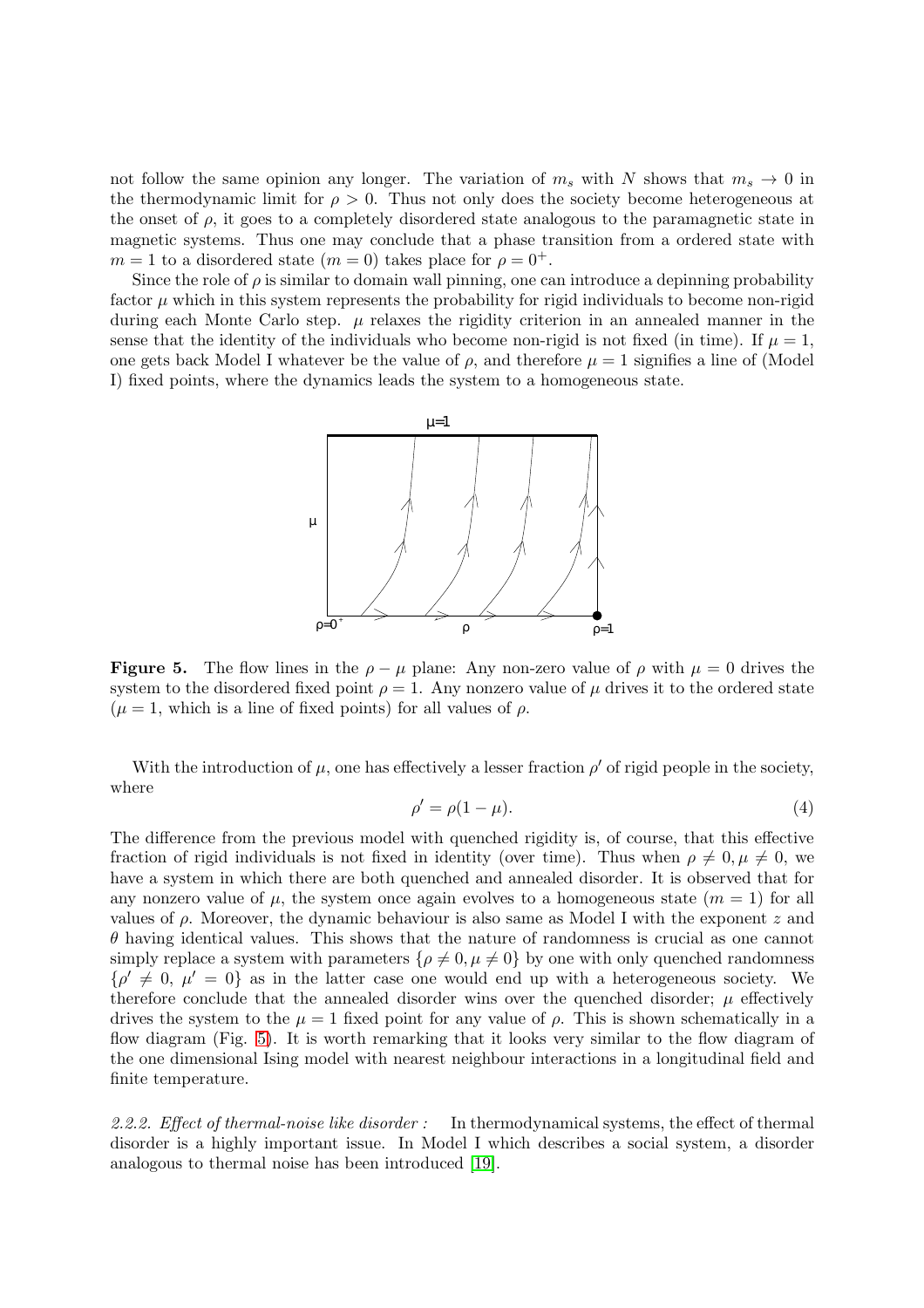Let  $d_{up}$  and  $d_{down}$  be the sizes of the two neighbouring domains of type up and down of a spin at the domain boundary (excluding itself). In Model I, probability  $P(up)$  that the said spin is up is 1 if  $d_{up} > d_{down}$ , 0.5 if  $d_{up} = d_{down}$  and zero otherwise. In the simplest possible way to introduce disorder, one may take the probability of a boundary spin to be up as  $P(up) = d_{up}/(d_{up} + d_{down})$ . However, there is no parameter controlling the stochasticity here and moreover, the results are identical to the original Model I and therefore this kind of stochasticity is not of much importance.

In order to introduce a noise like parameter which can be tuned, the probability that a spin at the domain boundary is up was taken to be

$$
P(up) \propto e^{\beta (d_{up} - d_{down})},\tag{5}
$$

and it is down with probability

$$
P(down) \propto e^{\beta(d_{down} - d_{up})}.
$$
\n(6)

The normalized probabilities are therefore  $P(up) = \exp \beta \Delta / (\exp(\beta \Delta) + \exp(-\beta \Delta))$  and  $P(down) = 1 - P(up)$ , where  $\Delta = (d_{up} - d_{down})$ .



<span id="page-7-0"></span>**Figure 6.** Snapshots of the system in time for different values of  $\beta = 0.0, 0.005, 0.1$ , and  $\beta \to \infty$ (top to bottom) showing that even for very small non-zero  $\beta$ , the system equilibrates towards a homogeneous state much faster compared to the  $\beta = 0$  case. These snapshots are for a  $L = 100$ system.

Obviously,  $\beta \to \infty$  corresponds to Model I while letting  $\beta = 0$  we have equal probabilities of the up and down states, making it equivalent to the zero temperature dynamics of the nearest neighbour Ising model. Since the equilibrium states for the extreme values  $\beta \to \infty$  and  $\beta = 0$ are homogeneous (all up or all down states), it is expected that for all values of  $\beta$  they will remain so as is indeed the case.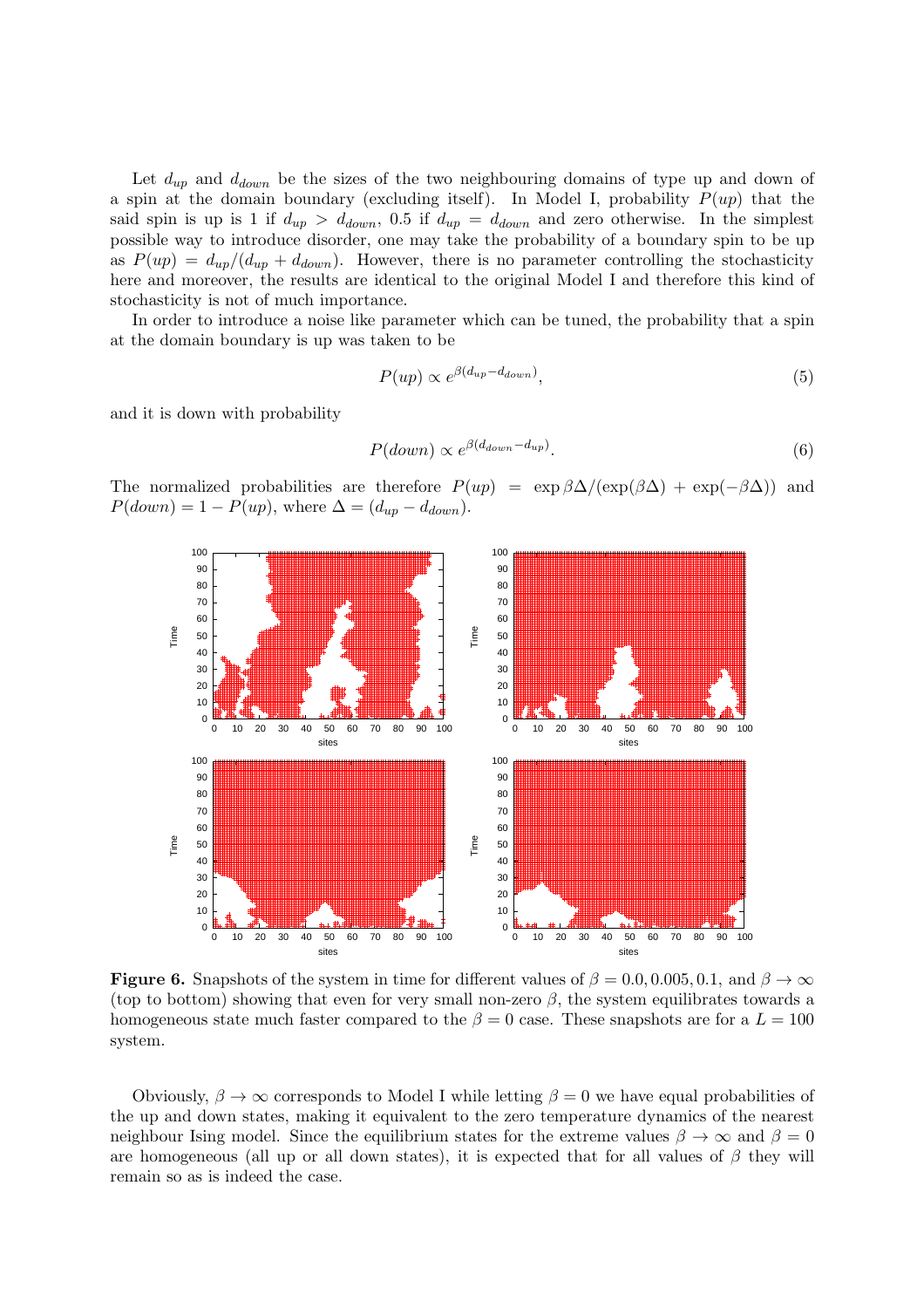It is useful to show the snapshots of the evolution of the system over time for different  $\beta$ (Fig[.6\)](#page-7-0): to be noted is the fact that for any non-zero  $\beta$  however small, the system equilibrates very fast compared to the Ising limit  $\beta = 0$ .

The detailed dynamical studies in fact showed that the system belongs to the Model I dynamical class for any finite  $\beta$  and a dynamic transition takes place exactly at  $\beta = 0$ . Certain subtleties in this model need to be mentioned: with respect to Model I,  $\beta = 0$  is the maximum noise and its inverse may be thought of an effective temperature. On the other hand, from the Ising model viewpoint,  $\beta$  plays the role of noise. However it is not equivalent to thermal fluctuations which can affect the state of any spin. With  $\beta$ , flipping of spins can still occur at the domain boundaries only. Hence, even with this noise, the equilibrium behaviour is not disturbed for any value of  $\beta$  (even for  $\beta \to \infty$  which corresponds to Model I) while in contrast, any non-zero temperature can destroy the order of a one dimensional Ising model.

2.2.3. Model with random cutoffs : Previously we have discussed the case when a uniform cutoff is introduced to the system. One can introduce randomness in the cutoff parameter  $p$ varying from 0 to 1, (chosen randomly from a uniform distribution) and associated with each individual a different value of  $p$  [\[17\]](#page-11-16). The randomness is quenched as the value of  $p$  assumed by any individual is fixed for all times. In this case, the variation of the magnetization, domain walls and persistence show power law scalings with exponents corresponding to Model I only for an initial range of time; however, calculation of z from the saturation times gives  $z = 1$ . The later time behaviour appears to deviate from the Model I behaviour and further studies are required to analyses the exact dynamical behaviour.



<span id="page-8-0"></span>**Figure 7.** Snapshots of the system in time for (a) random cutoff parameter p varying from 0 to 1, and (b) uniform cutoff parameter p. These snapshots are for a  $L = 100$  system.

Even snapshots of the system (when compared to the uniform cutoff or infinite cutoff cases) do not help in understanding the phenomenon much (Fig [7\)](#page-8-0).

#### 3. Mapping of the opinion dynamics model to reaction diffusion system

The opinion dynamics model discussed so far are models where the dynamics is described in terms of the Ising spins that mimic the binary opinions an individual can have. In this model, a spin deep inside a domain does not flip. The dynamics is governed by the flipping of the spins only at the domain walls. The dynamics, in this respect, is reminiscent of the zero temperature Glauber dynamics of the kinetic Ising model. The motions of the domain walls can be viewed as the motions of the particles A with the reaction  $A+A\to\emptyset$ . This means the particles are walkers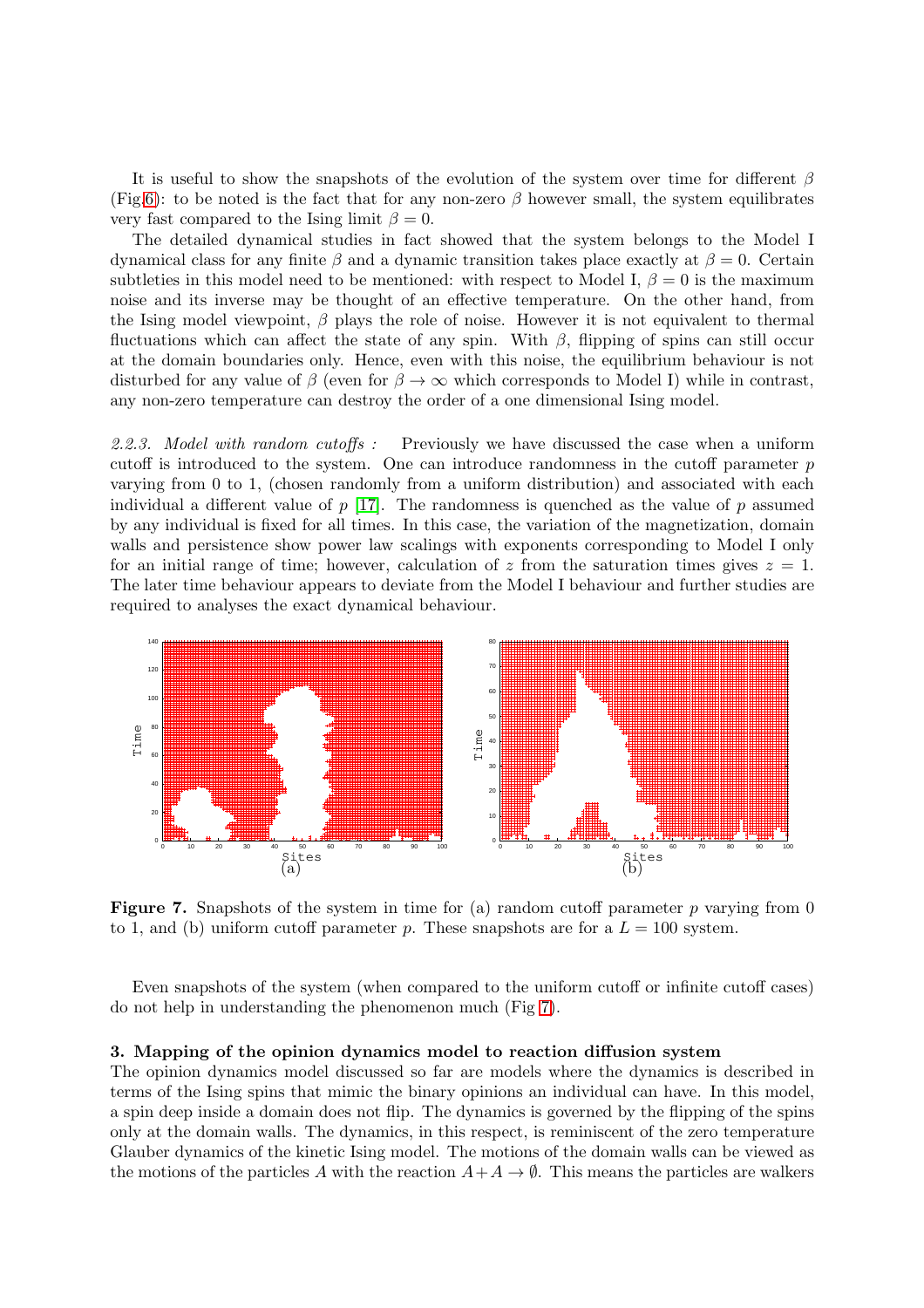and when two particles come on top of each other they are annihilated. The annihilation reaction ensures domain coalescence and coarsening. Unlike that in Glauber Ising model, the walkers A corresponding to Model I do not perform random walks. These walkers move ballistically towards their nearest neighbours. This bias, as we have seen before, gives rise to a new universality class than that of conventional reaction diffusion system [\[20\]](#page-11-19).

We have also studied  $A + A \rightarrow \emptyset$  model with the particles A performing random walk with a bias  $\epsilon$  towards their nearest neighbors. We have taken  $\epsilon$  as the probability that a walker walks towards its nearest neighbour. Clearly,  $\epsilon = 0.5$  corresponds to usual reaction diffusion system with the particles performing random walk. On the other hand,  $\epsilon = 1$  is equivalent to our Model I as has been described above. We have studied the dynamics of the reaction diffusion system for different values of  $\epsilon$  in the range  $[0^+, 1.0]$ .

In reaction diffusion systems, the growth of domains is given by the number of surviving walkers. Persistence  $P(t)$  in these systems is defined as the fraction of sites unvisited by any of the walkers  $A$  till time  $t$ . Figures  $8$  and  $9$  show the decay of persistence and fraction of walkers with time for different values of  $\epsilon > 0.5$ .



<span id="page-9-0"></span>**Figure 8.** Decay of persistence with time for  $\epsilon = 0.7$  and  $\epsilon = 0.55$ 

We find that for  $\epsilon > 0.5$ , the Model I behaviour is observed, namely:  $z \approx 1.0$  and  $\theta \approx 0.235$ . with some possible correction to the scaling which becomes weaker as  $\epsilon$  is increased. For example, there is a logarithmic correction to scaling for the decay of the fraction of domain walls which takes the form  $t^{-1}(1+\alpha(\epsilon)\log(t))$  where  $\alpha(\epsilon) \to 0$  as  $\epsilon \to 1$ . One can compare the above model with the cases discussed in section 2.2.3, where the introduction of stochastic dynamics also occurred with a bias towards the larger domain. In case of thermal disorder, the parameter comparable to  $\epsilon$  is  $\beta$ . In the present case, the exact sizes of the domains do not matter (which is important for the case with  $\beta$ ) but the results are consistent in the sense that any bias towards the larger domain (or nearest walker) makes the system behave like Model I.

In this model, we have also studied the  $\epsilon < 0.5$  region where the opposite happens, the walker has a bias towards the further neighbour. Obviously domain annihilations take place very slowly now, even slower than  $1/\log(t)$  and the dynamics continues for very long times. Consequently, the persistence probability no longer shows a power law variation now but falls exponentially to zero (Fig  $10$ ).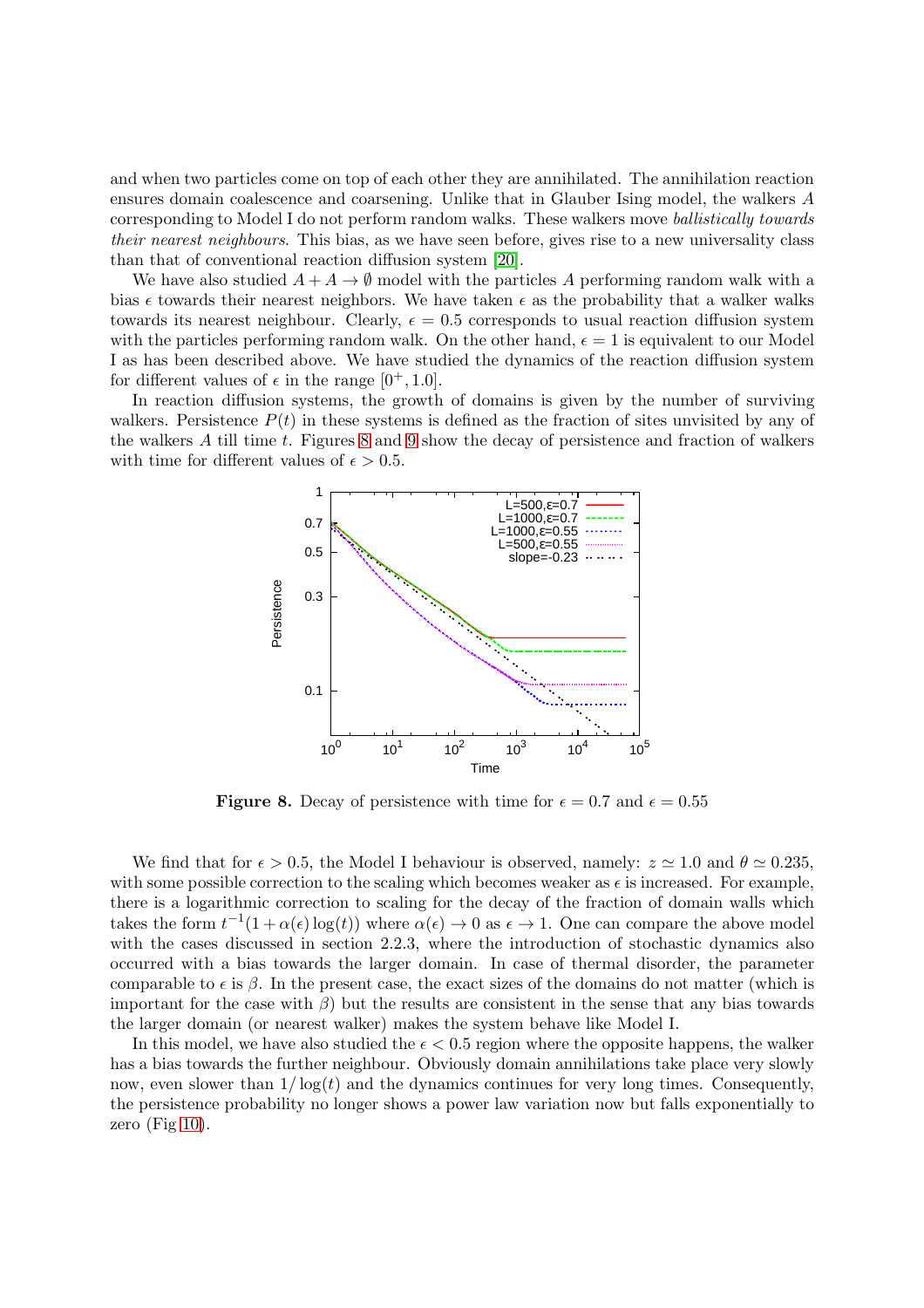

**Figure 9.** Decay of number of walkers with time for  $\epsilon = 0.7$  and  $\epsilon = 0.55$ . There is a logarithmic correction to scaling for the value of  $\epsilon = 0.55$ . The form of  $f(t)$  is  $t^{-1}(1+\alpha \log(t))$  with  $\alpha = 3.92$ 

<span id="page-10-0"></span>

<span id="page-10-1"></span>**Figure 10.** Decay of persistence and number of walkers with time for  $\epsilon = 0.3$  and  $\epsilon = 0.45$ . The form of  $g(t)$  is  $a(1/\log(t))$  where a is any constant.

# 4. Summary and Discussions

We have reviewed the dynamics of a recently proposed opinion dynamics model (Model I and its variations) [\[8\]](#page-11-7). Model I in one dimension belongs to a new dynamical universality class with novel dynamical features not encountered in any previous models of dynamic spin system or opinion dynamics. In the corresponding reaction diffusion system  $A + A \rightarrow \emptyset$ , we have introduced a probability  $\epsilon$  of random walkers A moving towards their nearest neighbors.  $\epsilon = 0.5$  corresponds to the particles A performing unbiased random walks and the system belongs to the dynamical universality class of zero temperature Glauber Ising model. We find that for  $\epsilon > 0.5$ , the system still shows power law behavior of domain growth and persistence but with a universality class of that of Model I. For  $\epsilon < 0.5$ , the domain grows logarithmically and the persistence decays exponentially in time.

We have discussed quite a few variations on Model I with quenched and annealed disorders